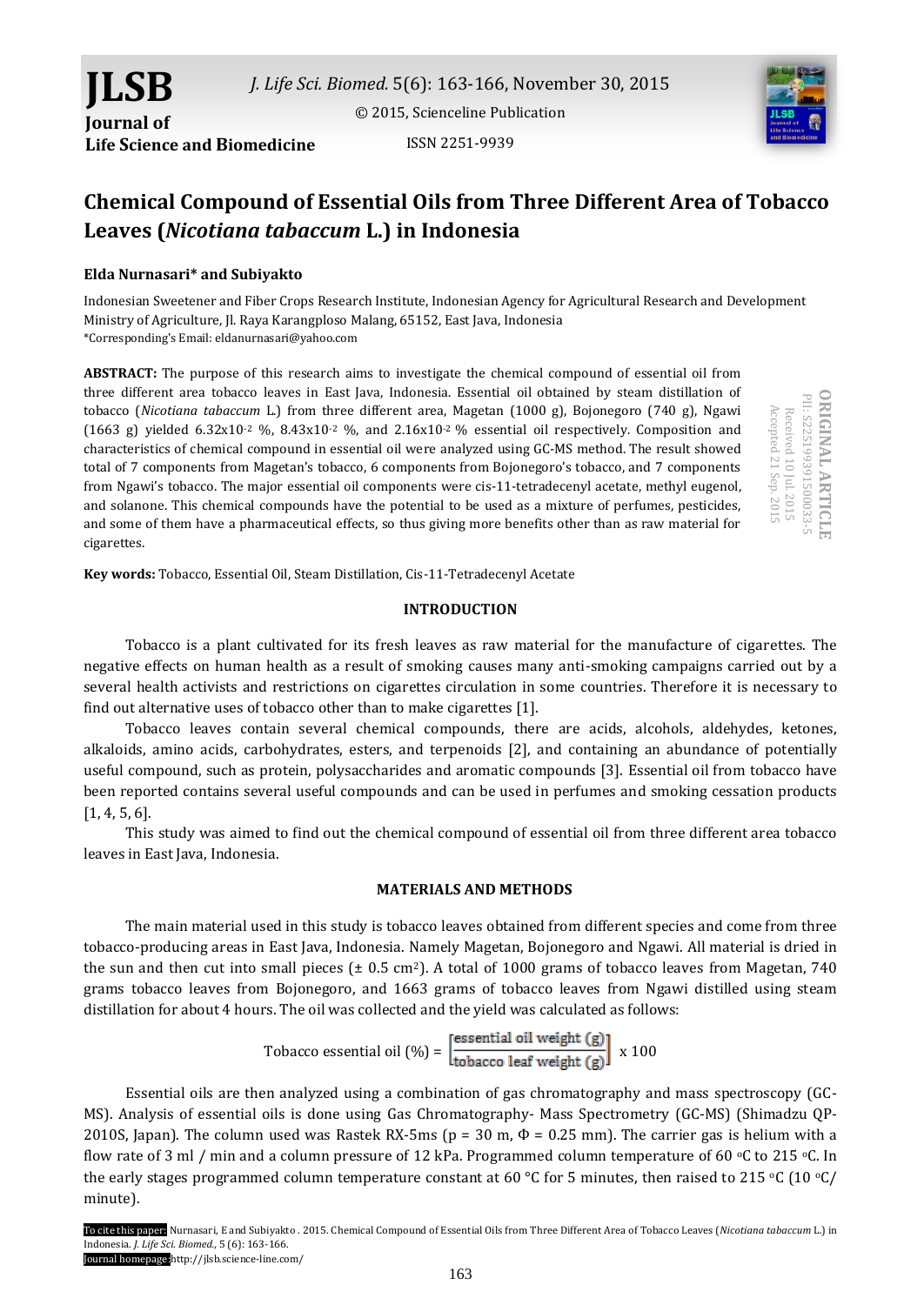The components of the essential oils were identified by matching their mass spectra and retention indices with those stored in the computer (US National Institute of Standards and Technology (NIST)).

## **RESULTS AND DISCUSSION**

From the results of steam distillation 1000 gram of Magetan tobacco leaves was obtained 0.63 gram (6.32 x 10-2 %) with yellowish brown colour and a very specific aroma and pungent. From the GCMS analysis detected 7 chemical components. The main chemical components (> 2%) consists of 3 compounds, namely cis-11 tetradecenyl acetate (52.97%), metil eugenol (38.07%), and solanone (5,01%).

Essential oil from Bojonegoro tobacco leaves (740 g) was obtained 0,62 gram (8.43 x 10<sup>-2</sup> %) with the same colour as essential oil from Magetan tobacco leaves. From the GCMS analysis detected 6 chemical component. The main chemical components (> 2%) consists of 3 compounds, namely cis-11-tetradecenyl acetate (73.28%), metil eugenol (18.44%), and solanone (4.86%).

Steam distillation 1663 g of Ngawi tobacco leaves produced 0.36 gram essential oil (2.16 x 10<sup>-2</sup> %) with yellow colour. GCMS analysis detected 7 chemical component, the main chemical components (> 2%) consists of 3 compounds, namely cis-11-tetradecenyl acetate (74,67%), metil eugenol (12,78%), and solanone (7,94%). Chromatogram profile of each of the essential oils are presented in Figure 1,2, and 3.





Figure 1. GC Chromatogram of essential oil from Magetan tobacco leaves



Figure 2. GC Chromatogram of essential oil from Bojonegoro tobacco leaves

Figure 3. GC Chromatogram of essential oil from Ngawi tobacco leaves

To cite this paper: Nurnasari, E and Subiyakto . 2015. Chemical Compound of Essential Oils from Three Different Area of Tobacco Leaves (*Nicotiana tabaccum* L.) in Indonesia. *J. Life Sci. Biomed.,* 5 (6): 163-166. Journal homepage:http://jlsb.science-line.com/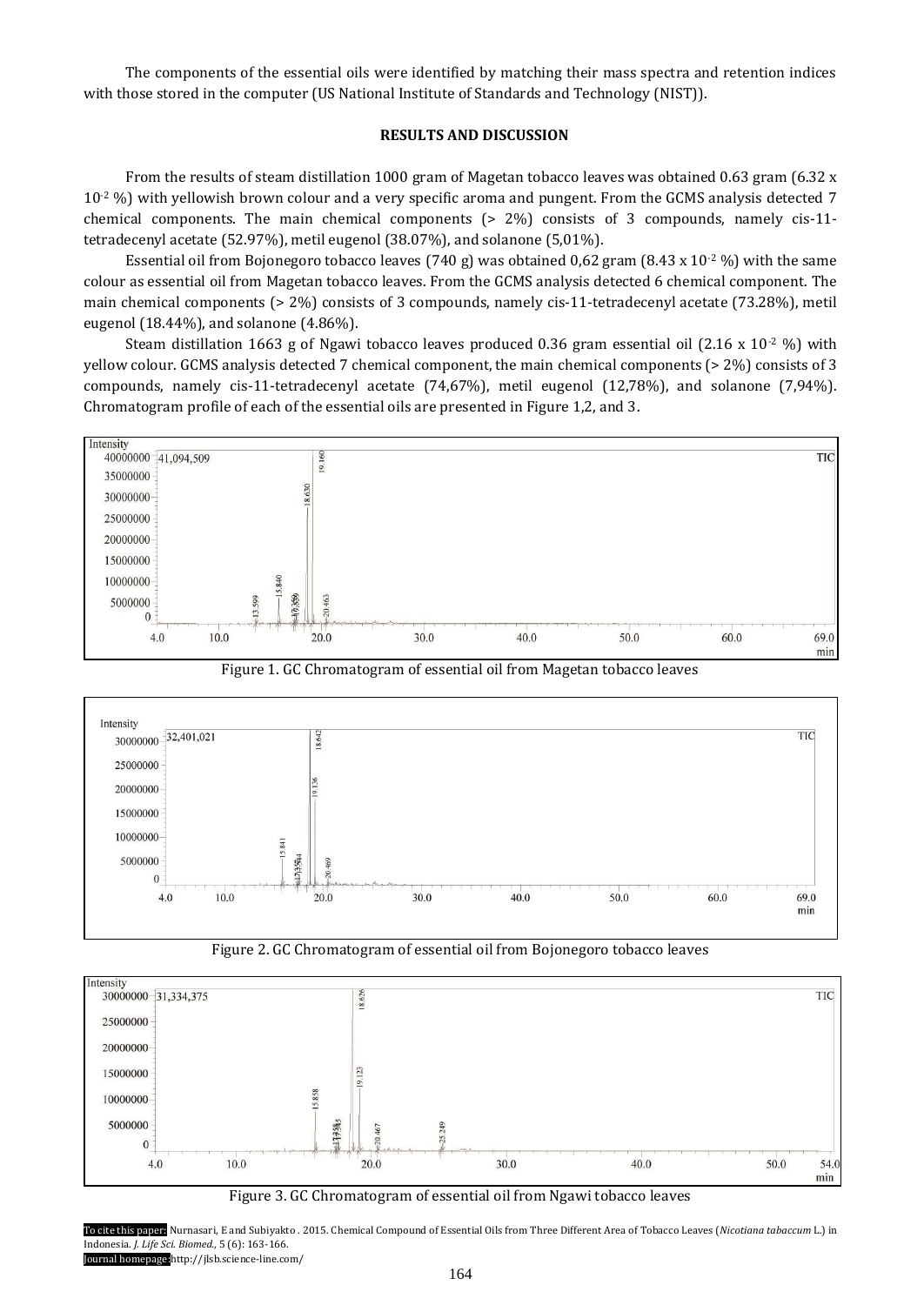Based on the differences in their chemical structure and molecular formula, constituents of the essential oil can be grouped into several groups such as monoterpene, monoterpene oxygenated, seskiterpene, seskiterpene oxygenated, benzene derivatives, organic acids, aliphatic esters, aromatic and aliphatic hydrocarbon ester (Table 1).

From the result of the GCMS analysis showed that three types of essential oils tobacco have a chemical component that is almost the same, although with different concentrations. Main constituent of essential oil compounds are cis-11- Tetradecenyl acetate. This could be due because three area of origin where the tobacco are planted (Magetan, Bojonegoro and Ngawi) is adjacent area, so that the environment in which tobacco to grow the condition almost the same. Therefore, most of the chemical compounds of three types of essential oils of tobacco is the same compound.

In general components of essential oils consists of monoterpena (C10), seskiterpena (C15), a derivative of benzene (C11), organic acids, aliphatic esters, aromatic esters and aliphatic hydrocarbons. The types of compounds found in tobacco essential oil shown in Table 2.

**Table 1.** Chemical component of essential oil tobacco leaves from three different area (Magetan, Bojonegoro and Ngawi)

| No. | <b>Chemical Component</b>   | <b>Chemical</b>                  | <b>Molecular</b> | <b>Percentage</b> (%)    |            |       |
|-----|-----------------------------|----------------------------------|------------------|--------------------------|------------|-------|
|     |                             | Formula                          | Weight           | Magetan                  | Bojonegoro | Ngawi |
| 1   | Solanone                    | $C_{13}H_{22}O$                  | 194              | 5.01                     | 4.86       | 7,94  |
| 2   | Geranylacetone              | $C_{13}H_{22}O$                  | 194              | 0.75                     | 0.60       | 0,57  |
| 3   | 3-Decen-1-yne               | $C_{10}H_{16}$                   | 136              | 1.36                     | 1.78       | 1,84  |
| 4   | cis-11-Tetradecenyl acetate | $C_{16}H_{30}O_2$                | 254              | 52.97                    | 73.28      | 74,67 |
| 5   | Methyl eugenol              | $C_{11}H_{14}O_2$                | 178              | 38.07                    | 18.44      | 12,78 |
| 6   | 5-ethyl-2-heptanone         | C <sub>9</sub> H <sub>18</sub> O | 142              | 1.01                     | 1.05       | 0,74  |
| 7   | 4,6,8-trimethylnonane       | $C_{12}H_{24}$                   | 168              | $\overline{\phantom{a}}$ |            | 1,46  |
| 8   | n-octane                    | $C_8H_{18}$                      | 114              | 0.82                     |            |       |

**Table 2.** The types of compounds found in tobacco essential oil

| <b>Types of compounds</b>   | <b>T. Magetan</b>        | <b>T. Bojonegoro</b>     | <b>T.</b> Ngawi |
|-----------------------------|--------------------------|--------------------------|-----------------|
| Monoterpena (%)             | ۰                        | $\blacksquare$           | ۰.              |
| Monoterpena oxygenated (%)  | $\overline{\phantom{a}}$ | $\overline{\phantom{0}}$ |                 |
| Seskiterpena (%)            | $\overline{\phantom{a}}$ | $\overline{\phantom{a}}$ | ۰.              |
| Seskiterpena oxygenated (%) | $\overline{\phantom{a}}$ |                          |                 |
| Derivative of benzene (%)   | 38.07                    | 18.44                    | 12.78           |
| Organic acids (%)           | 52.97                    | 73.28                    | 74.67           |
| Aliphatic esters (%)        | $\overline{\phantom{a}}$ | $\blacksquare$           | -               |
| Aromatic esters (%)         | $\overline{\phantom{a}}$ |                          |                 |
| Aliphatic hydrocarbons (%)  | 2.18                     | 1.78                     | 3.30            |
| Others $(\% )$              | 6.77                     | 6.51                     | 9.25            |

The main chemical compound in tobacco essential oil is cis-11- Tetradecenyl acetate, this compound are sex pheromone chemical component identified from female *Lepidoptera*, causing aggregation of males prior to mating [7]. Pheromone used by insect to communicate intraspecifically and resource-related volatiles to forage or localize hosts. Pheromones in general and more specifically sex pheromones are mostly blends of a few components emitted in a species-specific ratio [8]. Cis-11- Tetradecenyl acetate (Figure 4) contained in essential oil in tobacco leaves can be used as one of the ingredients to make attractant for some insect.

The second compound in essential oil tobacco leaves are methyl eugenol (Figure 5). Methyleugenol is a yellowish, oily, naturally occurring liquid with a clove-like aroma and is present in many essential oils. Methyleugenol is used as a flavoring agent, as a fragrance and as an anesthetic in rodents [9]. Therefore, the tobacco leaf has a distinctive aroma and pungent.

Methyl eugenol is a naturally occurring substance found in the essential oils of several plant species, typically for use as flavour or fragrance ingredients. The amount of methyl eugenol in an essential oil extracted from a given type of plant varies with the variety, plant maturity at harvest, harvesting method, storage conditions and extraction method [10]. Methyl eugenol is also a component of certain fragrances present in 15